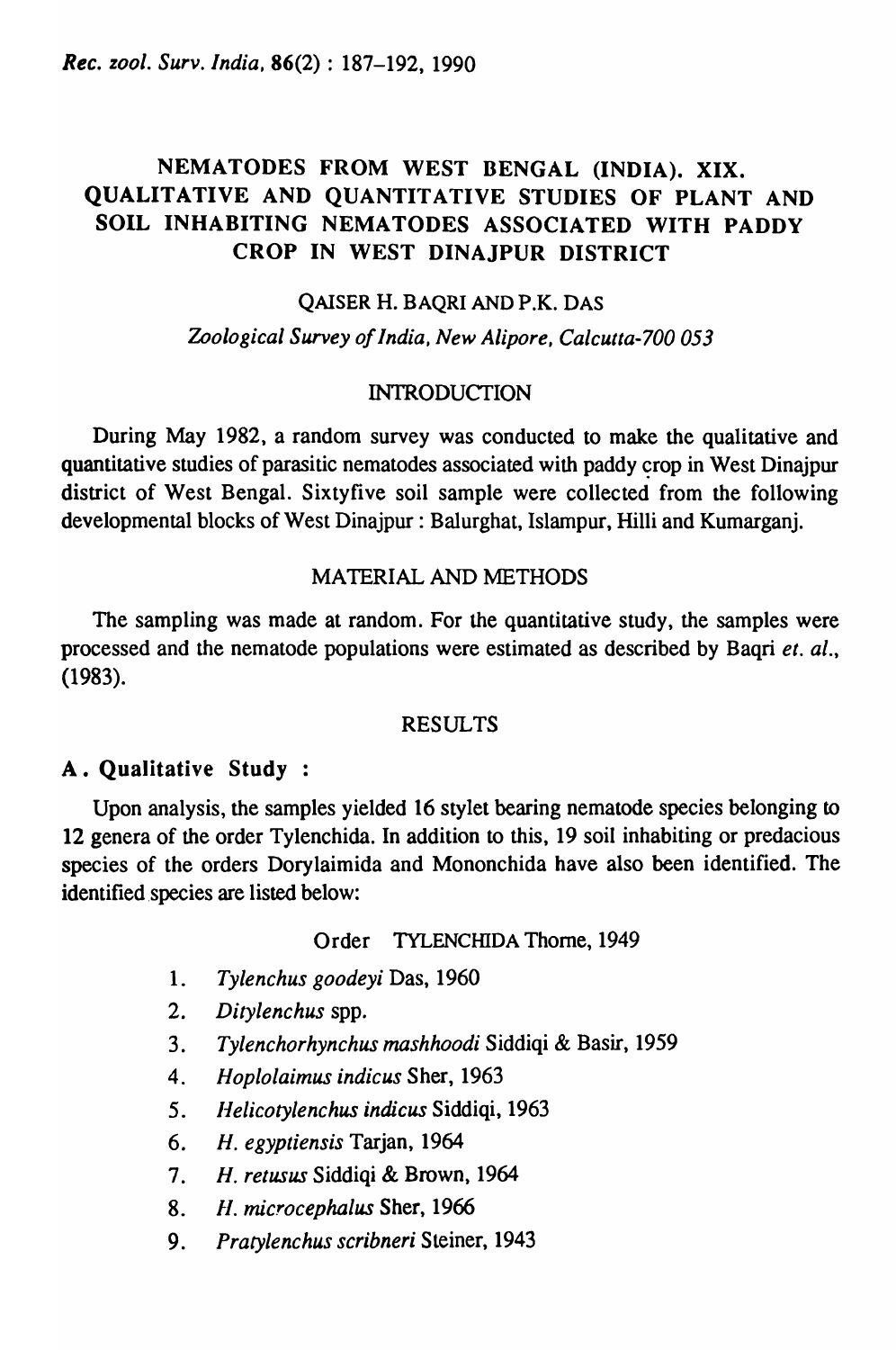- 10. *Hirschmanniella gracilis* (de Man, 1880) Luc & Goodey, 1963
- 11. *Rotylenchulus reniformis* Lindford & Oliveira, 1940
- 12. *Nothotylenchus acutus* Husain & Khan, 1968
- 13. *Meloidogyne graminicola* Golden & Birchfield, 1965
- 14. *Macroposthonia ornata* (Raski, 1958) De Grisse & Loof, 1965
- 15. *M. crenata* (Loof, 1964) De Grisse & Loof, 1965
- 16. *Aphelenchoides subtenuis* (Cobb, 1926) Steiner & Buhrer, 1932

# Order DORYLAIMIDA (de Man, 1876) Pearse, 1942

- *17. Dorylaimus thornei* Andrassy, 1969
- *18. Laimydorus baldus* Baqri & Jana, 1982
- *19. Discolaimium andrassyi* Baqri & Khera, 1976
- *20. Discolaimoides bulbiferous* (Cobb, 1906) Heyns, 1963
- *21. Lenonchiwn oryzae* Siddiqi, 1965
- 22. *Jairajpuria shamimi* Baqri & Jana, 1980
- *23. Aporcelaimollus heynsi* Baqri & Jairajpuri, 1968
- 24. *A. chauhani* Baqri & Khera, 1975
- *25. Dorylaimellus indicus* Siddiqi, 1964
- *26. Paraoxydirus gigas* (Jairajpuri, 1964) Jairajpuri & Ahmad, 1979
- *27. Discomyctus elongatus* Dhanachand & Jairajpwi, 1980
- *28. Tylencholaimus pakistanensis* Timm,1964
- *29. Proleptonchus indicus* Siddiqi & Khan, 1964
- *30. Tyleptus variablis* Jairajpuri & Loaf, 1964
- *31. Dorylaimoicies teres* Thome & Swanger, 1936
- *32. D. arcuatus* Siddiqi, 1964
- *33. D. leptura* Siddiqi, 1965
- *34. Laevides imphalus* Ahmad & Jairajpuri, 1980

# Order MONONCHIDA Jairajpuri, 1969

*35. Mononchus aguaticus* Coetzae, 1968

# B. Quantitative Study :

The results of the quantitative estimation of different parasitic nematode genera and other nematodes (dorylaims, rehabditids and mononchs) have been analysed in TABLE I. The details of the sampling and localities have also been given in the same table. Sixtyfive samples were collected from 14 village centres and their surroundings in four developmental blocks of West Dinajpur district.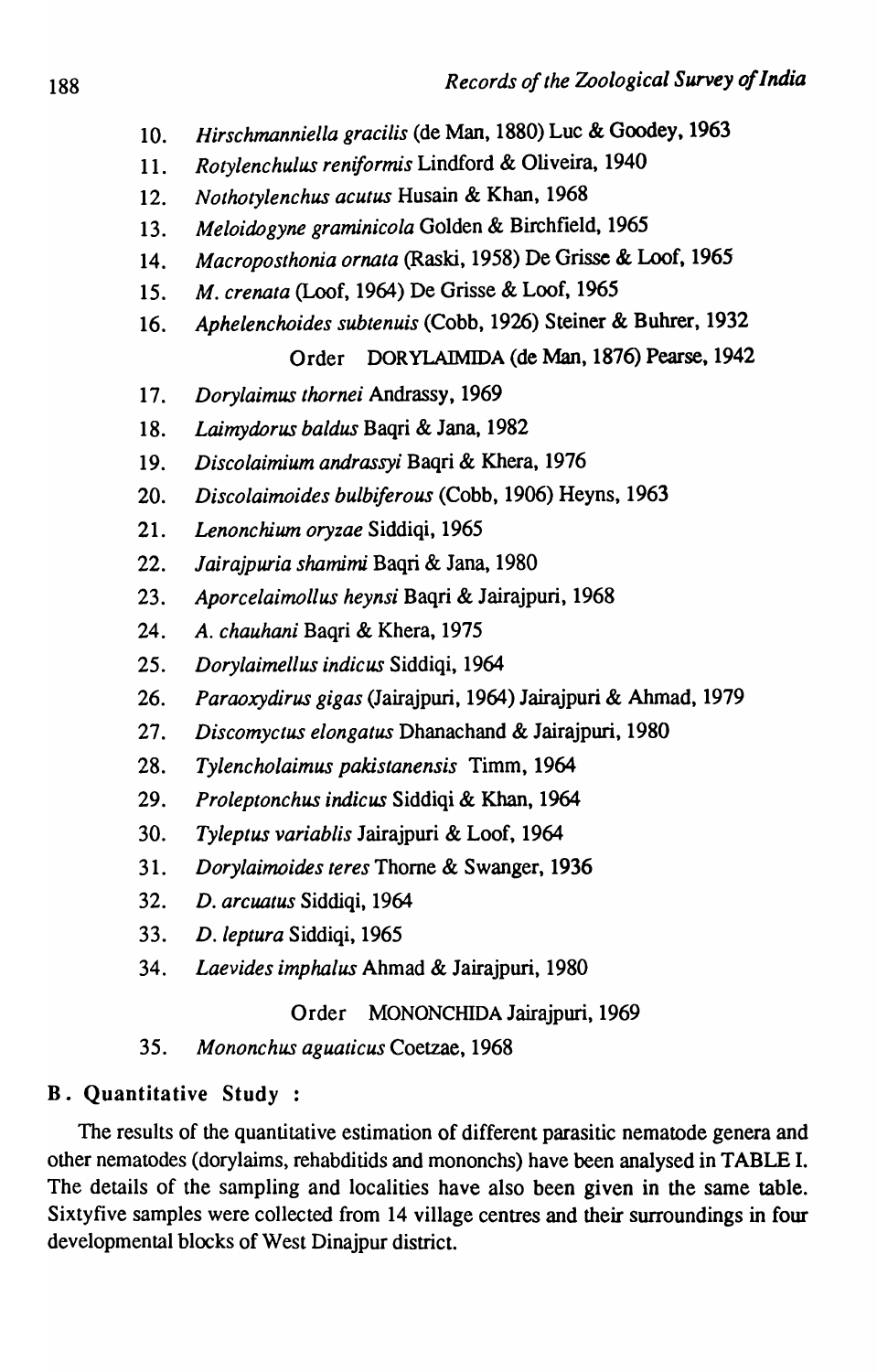# $TABLE - I$

Results of the survey of *Paddy crop in West Dinajpur district of West Bengal State* 

Range of Nematode number with its average per 200 of soil Figures as parenthesis indicate percent frequency of occurrence

|                          |                     | Dolla                 | V<br>Tikaderpara   | A G<br>$\mathbf{L}$<br>L<br>Mamna | E<br><sub>S</sub><br>Chakkhasi | Mahadevpur              |
|--------------------------|---------------------|-----------------------|--------------------|-----------------------------------|--------------------------------|-------------------------|
| No. of samples collected |                     | 4                     | 4                  | 3                                 | $\overline{7}$                 | 6                       |
|                          | Nematode associated |                       |                    |                                   |                                |                         |
| 1.                       | Ditylenchus         | 30-60:50<br>(75)      | 20-20:20<br>(50)   | $10-20:15$<br>(66.67)             | 10-30:23<br>(42.86)            | 10-50:35<br>(66.67)     |
| 2.                       | Helicotylenchus     | 10-160:70<br>(75)     | 20-30:25<br>(50)   | 20-80:40<br>(100)                 | 10-50:37<br>(85.17)            | 20-210:68<br>(83.33)    |
| 3.                       | Hirschmanniella     | 140-1470:668<br>(100) | 50-710:303<br>(75) | 10-310:160<br>(66.67)             | 130-740:434<br>(100)           | 450-1150:785<br>(66.67) |
| 4.                       | Hoplolaimus         |                       |                    |                                   |                                |                         |
| 5.                       | Macroposthonia      |                       |                    |                                   |                                |                         |
| 6.                       | Meloidogyne         | 30-2030:810<br>(75)   |                    | 10-70:40<br>(66.67)               | 30-120:75<br>(23)              | 10-50:27<br>(50)        |
| 7.                       | Tylenchorhynchus    | 30-70:48<br>(100)     | 30-50:206<br>(75)  | 20-30:27<br>(100)                 | 10-30:18<br>(85.17)            | 10-120:77<br>(50)       |
| 8.                       | Saprophagous        | 40-480:218<br>(100)   | 30-70:53<br>(100)  | 40-210:117<br>(100)               | 10-770:173<br>(100)            | 10-950:302<br>(100)     |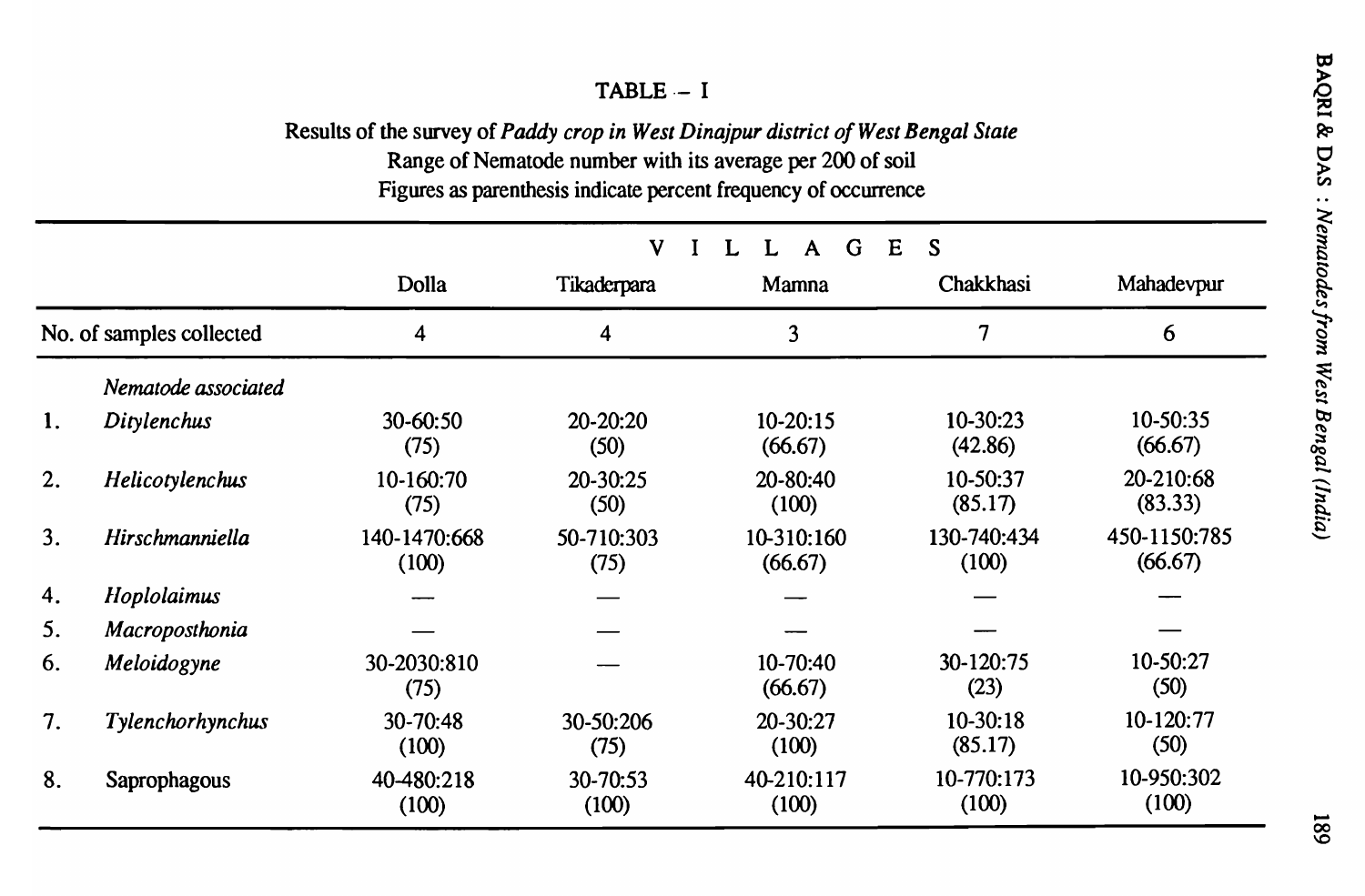|    |                          |                      | V<br>L<br>$\mathbf{L}$<br>$\mathbf{I}$ | E S<br>G<br>$\mathbf{A}$ |                       |  |
|----|--------------------------|----------------------|----------------------------------------|--------------------------|-----------------------|--|
|    |                          | Saronbadi            | <b>Uzal Moza</b>                       | <b>Barckum</b>           | Gopalgaunj            |  |
|    | No. of samples collected | 3                    | 3 <sup>1</sup>                         | 3                        | 3                     |  |
|    | Nematode associated      |                      |                                        |                          |                       |  |
| 1. | Ditylenchus              | 30-30:30<br>(66.67)  | 20-50:35<br>(66.67)                    | $10-10:10$<br>(66.67)    | 10-90:55<br>(100)     |  |
| 2. | Helicotylenchus          | 20-80:50<br>(67)     | 40-110:73<br>(100)                     | 10-60:43<br>(100)        | 210:210<br>(33.33)    |  |
| 3. | Hirschmanniella          | 110-360:230<br>(100) | 10-60:35<br>(66.67)                    | 80-260:160<br>(100)      | 70-410:193<br>(100)   |  |
| 4. | Hoplolaimus              |                      | 20:20<br>(33.33)                       |                          |                       |  |
| 5. | Macroposthonia           |                      | 20:20<br>(33.33)                       |                          |                       |  |
| 6. | Meloidogyne.             | 20:20<br>(33.33)     | 110-450:257<br>(100)                   |                          | 520:520<br>(33.33)    |  |
| 7. | Tylenchorhynchus         | 10-30:23<br>(100)    | 20-690:260<br>(100)                    | 20-50:33<br>(100)        | 10-100:60<br>(100)    |  |
| 8. | Saprophagous             | 40-200:106<br>(100)  | 120-430:290<br>(100)                   | 50-200:125<br>(66.67)    | 10-570:290<br>(66.67) |  |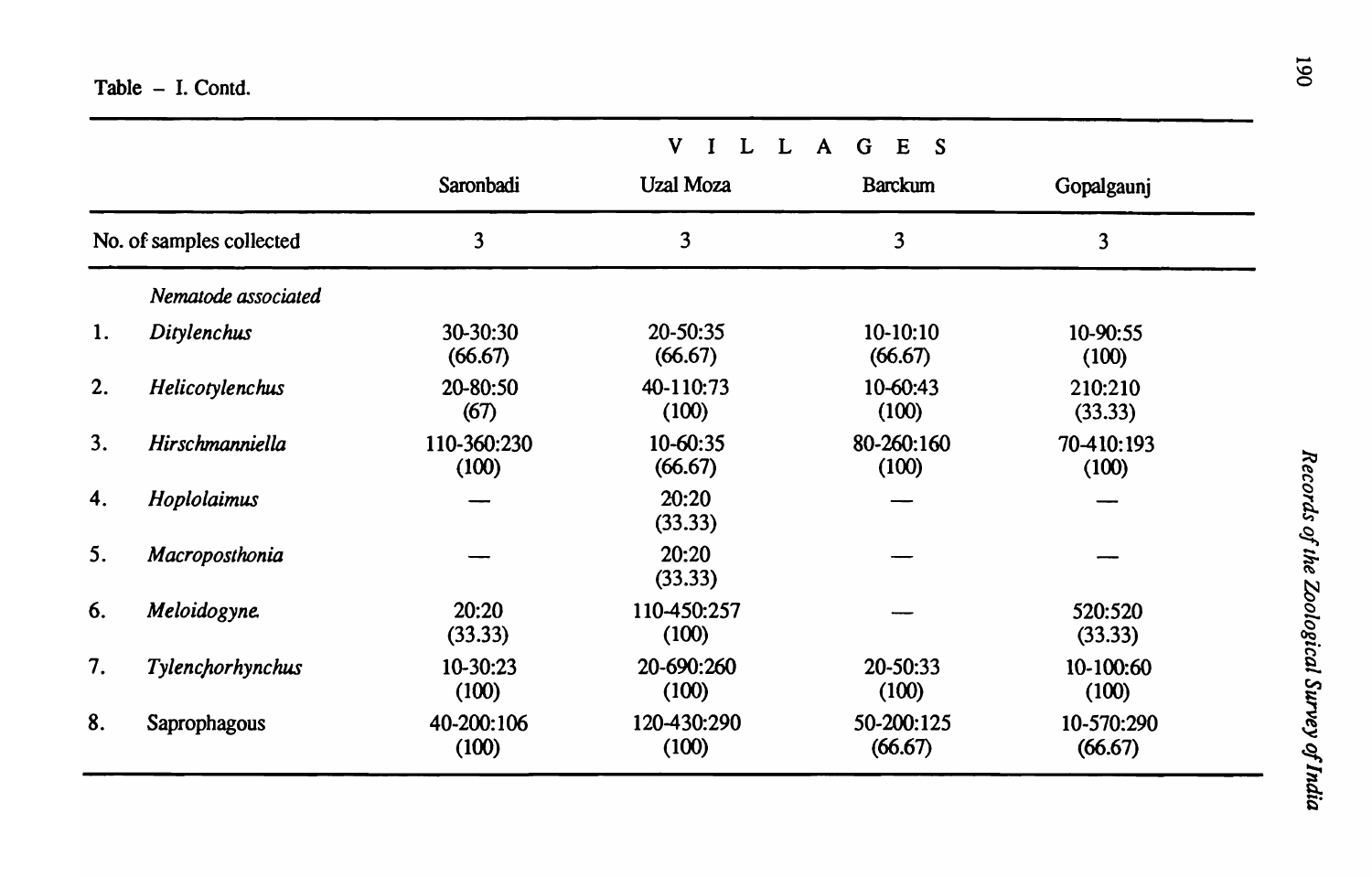|                          |            | E<br>S<br>$\mathbf V$<br>G<br>L<br>$\mathbf{A}$ |             |            |                 |  |  |
|--------------------------|------------|-------------------------------------------------|-------------|------------|-----------------|--|--|
|                          | Iluabari   | Phoolbari                                       | Khokobasti  | Ramgaunj   | Taringibari     |  |  |
| No. of samples collected | 6          | 5                                               | 6           | 8          | 4               |  |  |
| Nematode associated      |            |                                                 |             |            |                 |  |  |
| Ditylenchus              | 10-50:22   | 30-30:30                                        | 10-50:34    | 10-20:15   | $10-20:15$      |  |  |
| 1.                       | (83.33)    | (40)                                            | (83.33)     | (50)       | (50)            |  |  |
| 2.                       | 30-350:132 | 30-190:98                                       | 40-450:185  | 10-50:24   | 20-270:90       |  |  |
| Helicotylenchus          | (83.33)    | (100)                                           | (66.67)     | (100)      | (100)           |  |  |
| 3.                       | 10-110:37  | 10-130:66                                       | 20-20:20    | 10-130:60  | 10-70:43        |  |  |
| Hirschmanniella          | (100)      | (100)                                           | (33.33)     | (75)       | (100)           |  |  |
| 4.<br>Hoplolaimus        |            |                                                 |             |            | 170:170<br>(25) |  |  |
| 5.                       | 10-90:23   | 10-170:70                                       | 30-180:85   | 10-50:25   | 10-50:27        |  |  |
| Macroposthonia           | (100)      | (60)                                            | (66.67)     | (50)       | (75)            |  |  |
| Meloidogyne              | 40-270:205 | 20-660:257                                      | 10-30:20    | $10-20:13$ | 10-150:60       |  |  |
| 6.                       | (33.33)    | (60)                                            | (83.33)     | (37.5)     | (100)           |  |  |
| 7.                       | 10-110:48  | 10-190:70                                       | 30-150:77   | 10-40:26   | 10-440:130      |  |  |
| Tylenchorhynchus         | (100)      | (100)                                           | (50)        | (62.5)     | (100)           |  |  |
| 8.                       | 70-750:366 | 150-240:190                                     | 30-1090:320 | 50-210:114 | 60-1200:445     |  |  |
| Saprophagous             | (100)      | (100)                                           | (100)       | (87.5)     | (100)           |  |  |